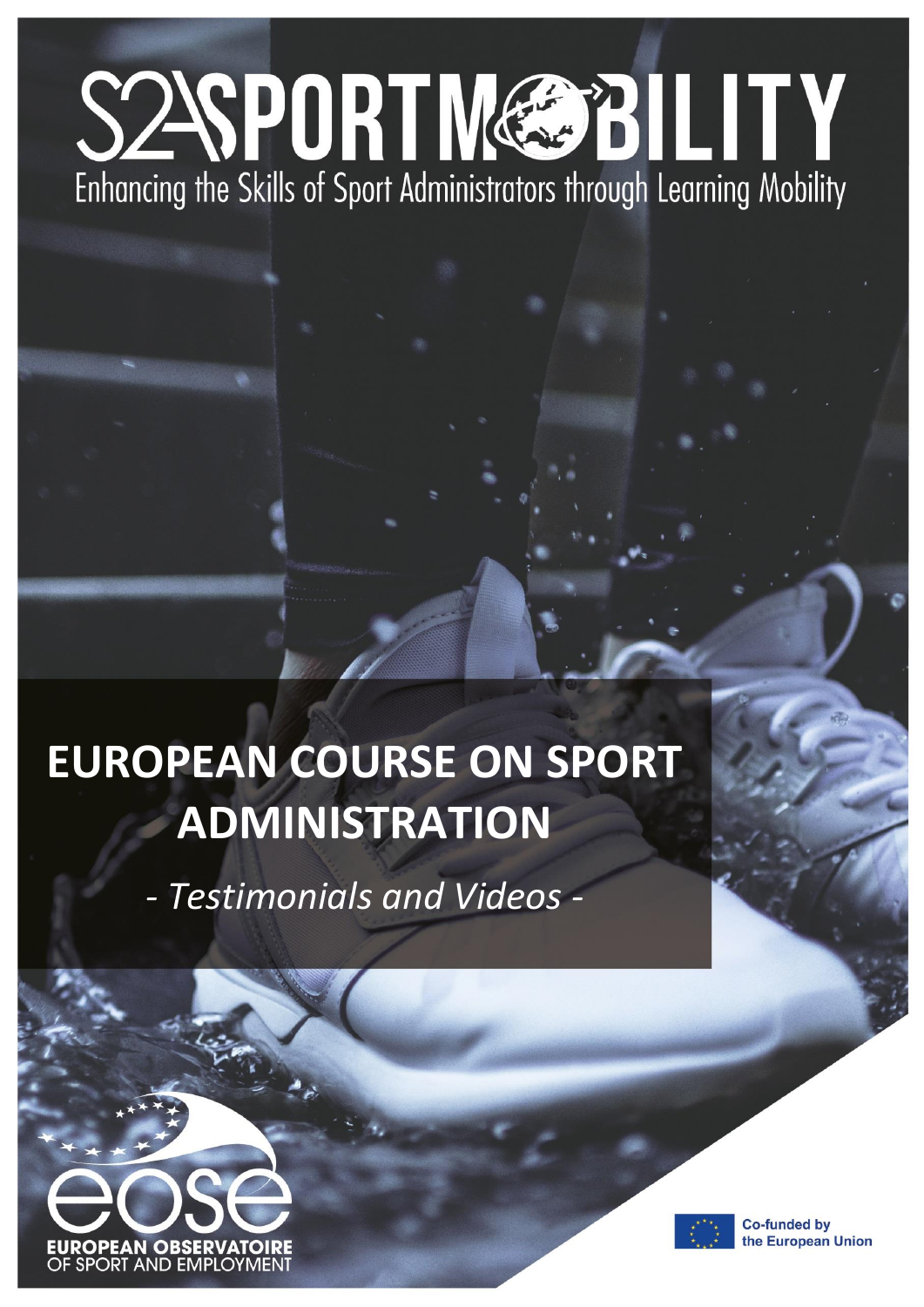



### **TABLE OF CONTENTS**



©2021. S2A Sport Mobility. All rights reserved.

The European Commission's support for the production of this publication does not constitute an endorsement of the contents, which reflect the views only of the authors, and the Commission cannot be held responsible for any use which may be made of the information contained therein.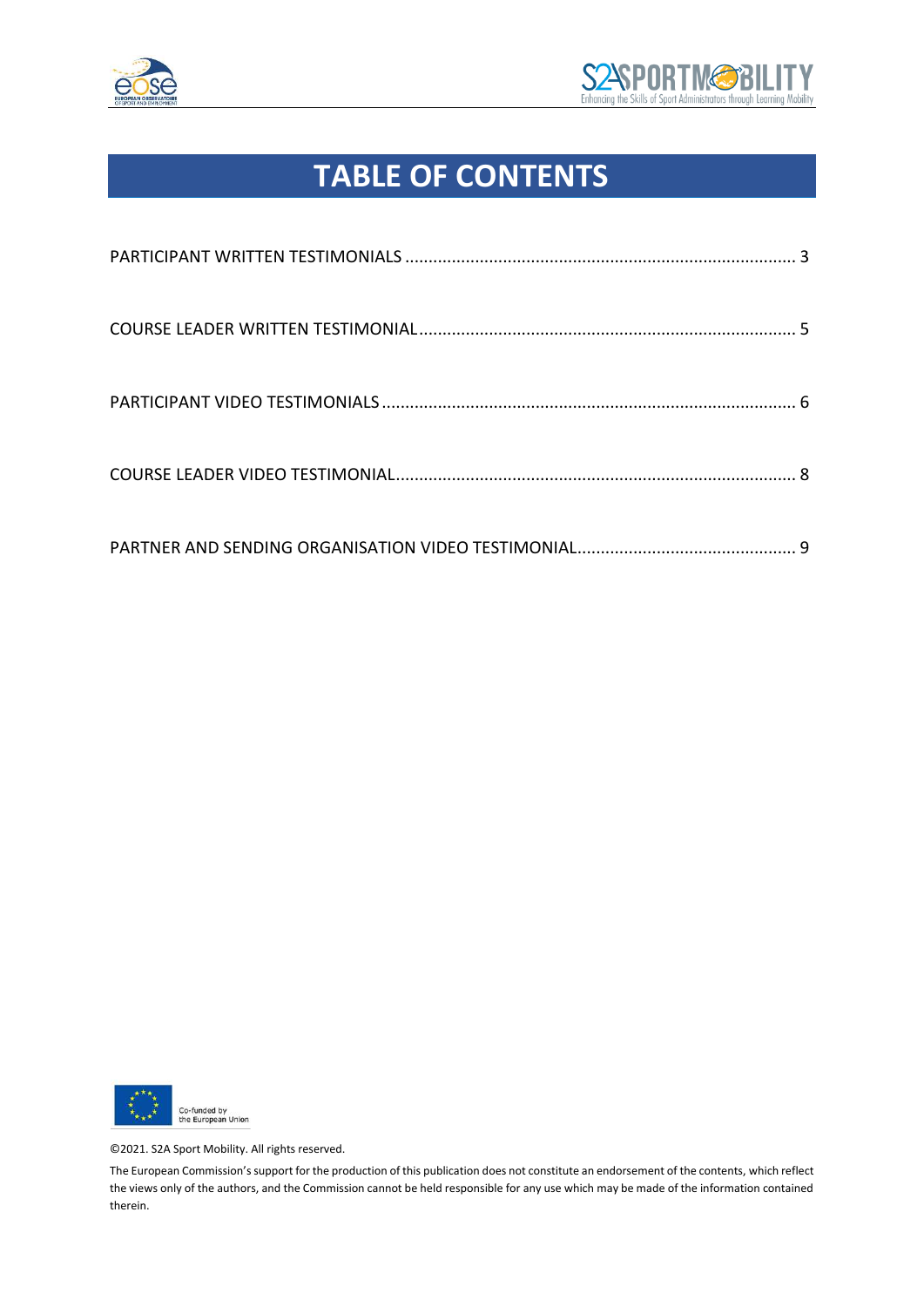

#### **1 – PARTICIPANT WRITTEN TESTIMONIALS**

*"The S2A Course provided me with a great range of learning experiences across a wide spectrum of modules to aid in me in my professional development within the Sports Industry. The contacts gained, alongside the learning material will benefit me greatly within my role. I'd recommend to anyone to engage and participate in this course if they get the opportunity to do so."*

#### *Nick Davies, Wales*

*"Being part of this course was a wonderful experience for me. In this course I learned a lot of things that will help me for my career in the future. This course helped me to create contacts with some awesome people. This course taught me a lot of new things, and now I'm trying to bring alive, all those experiences that I got there. A special thanks for the course director Kirstie, and coordination team Ben, Geoff and Aurélien. Thank you very much for everything that you did for us! It was a great pleasure to meet you all! Hope we will meet again!"*

#### *Sopot Sula, Albania*

*"I would like to point out that this was a very nice and pleasant experience from which we emerge richer in knowledge and friendships. Thank you for the opportunity. We hope that this is not the end but a new beginning because we have become friends and our whatsapp groups are active after the seminar .... I wish you good health and new successes. Best wishes from Montenegro."*

#### *Ana Milacic, Montenegro*

*"The S2A course was a great experience from start to finish. The content delivered by Kirstie was really applicable to my job role and has helped me to understand certain areas more. I now have more confidence to discuss and add to these areas at work – the big world of strategy is not as complicated as I once thought! Hearing how knowledge was put into practice from a variety of guest speakers was also really beneficial. My favourite part of the course though, was meeting, sharing ideas and taking part in cultural exchange with new people from across Europe."*

#### *Ali Burkett, England*

*"The course on sport administration was successfully created to improve our knowledge on different important aspects of managing sport organizations, weather on a small or big scale. I would like to emphasize the importance of the first module, which focused on Successful Strategy, which brought me the highest knowledge on the topic. All in all, I am pleased with the course and with all the amazing people I've met there, my new friends and colleagues!"*

#### *Stefan Ivanović, Montenegro*

*"In my opinion it was everything really interesting, every argument, every session it was something new for me, and arriving at the end with the last task I felt really excited cause we put in practice what we learn, and will be really useful for my entire life. Thank you from the bottom of my heart. I hope to do another course in the future with you and have the possibility to grow with all your advices. "*

#### *Daniel Lazaj, Albania*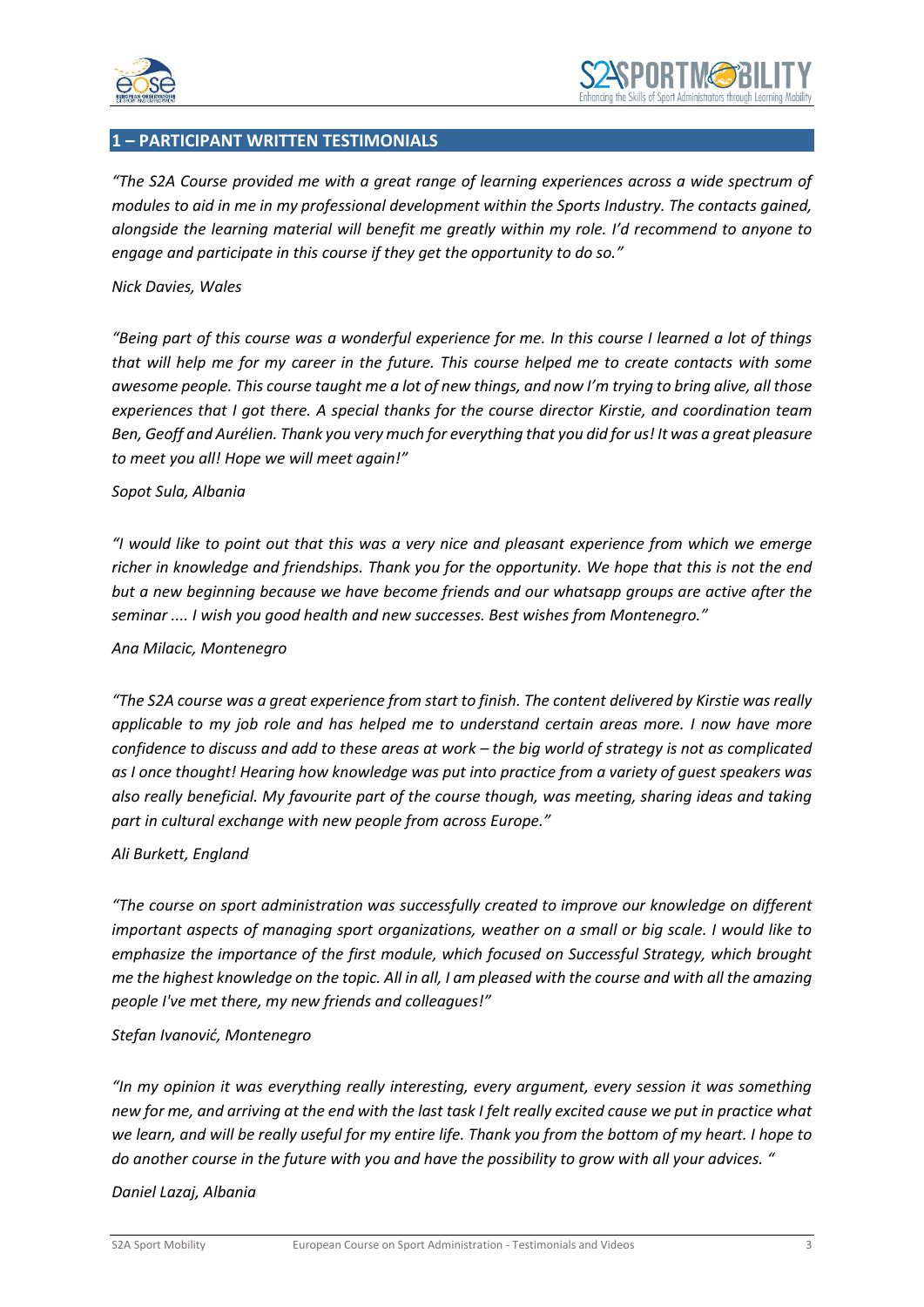



*"The S2A Course has been a big help to me. I am a psychologist by profession, so my formal education did not include the knowledge I need to work in sports, so the knowledge I gained in this course will be very important for my future sports career. The organization of the course was phenomenal, the lecturers tried to reveal to us, in 3 weeks, all the "secrets" about sports administration that will certainly be important to all of us. I am grateful for this opportunity, which was valuable for me and all the other participants."*

Jovana Nikic, Montenegro

*"Taking part in the European Course on Sport Administration was a great honour and turned out to be an amazing experience. Not only the fact that it was completely free of charge but also the opportunity to connect with other sports professionals and learn new things broadened my horizon. The lectures given were truly encouraging and the guest speakers inspired me to change certain things at work or about my professional development. However, the most important thing for me during and after the course was that it brought back my ambition to keep on finding my place in the sports world."*

#### Leonie Tabar, Germany

*"First of all, it was great experience to be part of the S2A Sport Mobility Project. The course provided a lot of good knowledge for a future that can be utilized in working life. It was certainly disappointed that we were not able to take the course as originally planned and meet each other live. This would have provided a better overall focus on the topics among all participants, as well as better networking and acquaintance wit other participants in the course. Nevertheless, it is great that I have been able to meet people from all over Europe in the same field due this online course and I hope to be able to take part in similar projects in the future too and be connected with the people I met on the course. And actually one WhatsApp group has been active since the course ended, and that´s great!"*

Nikke Tuhkanen, Finland

*"For me it was very effective course, and the teaching method was very easy to understand. The knowledge we all gained during the course I believe that will be a huge stair on our self-improvement and the way we will approach every task in our daily jobs. We had the possibility to learn each day something new from the speakers and the idea of working group and group tasks was beneficial."*

Endrit Syla, Kosovo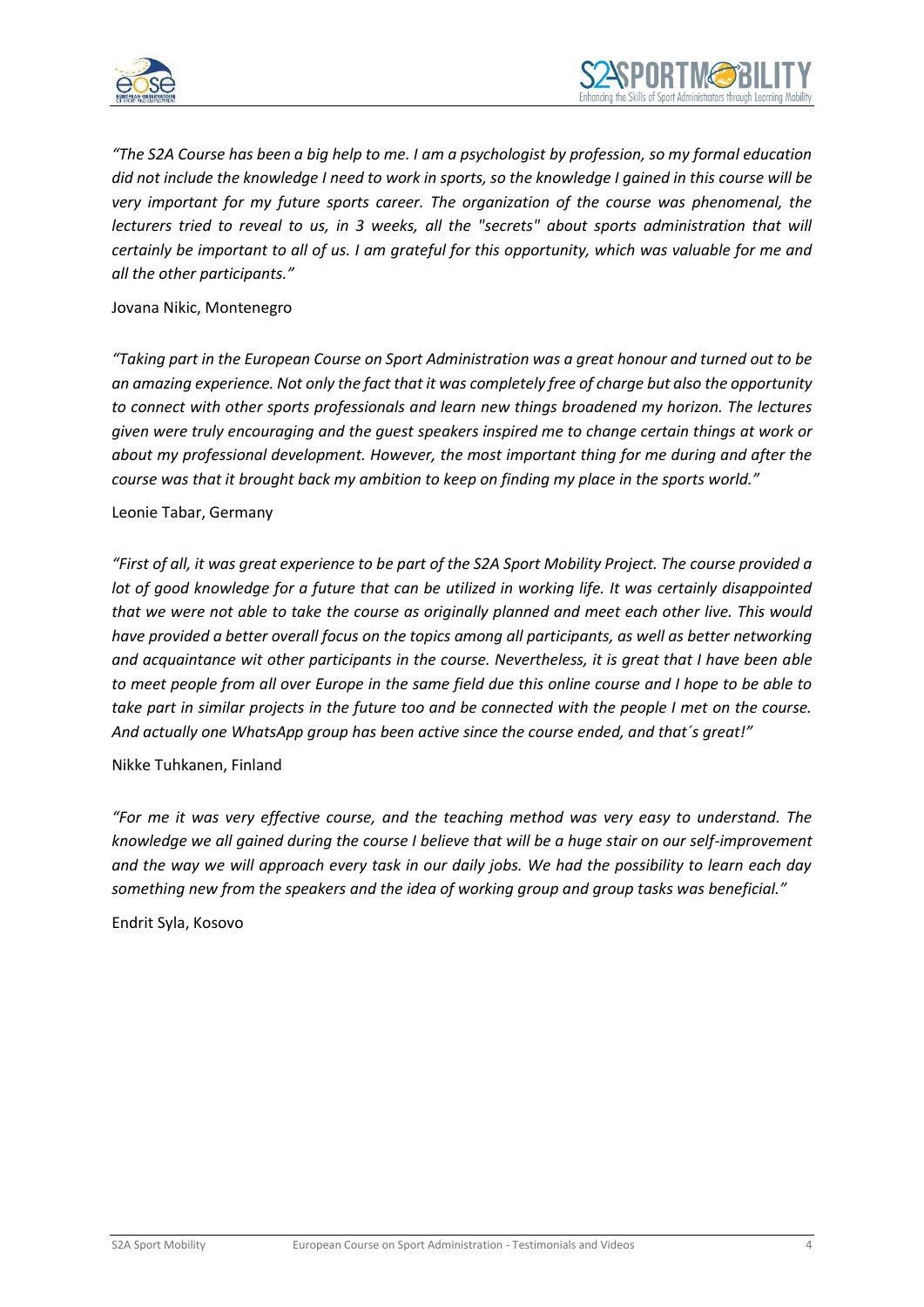

#### **2 –COURSE LEADER WRITTEN TESTIMONIAL**

"*It has been a great honour to act as the Course Director for the S2A Sport Mobility project. Through the delivery of three week-long modules on strategy, leadership and marketing/ communications, I have witnessed the development of over 40 sport administrators who are already using their enhanced skills to improve the way they work and therefore increase the impact that their organisation has on local communities.* 

*We had to move from planned face to face delivery to online delivery very quickly due to the pandemic and our project partners and participants were able to respond to this change positively and productively. The most important output of the programme for me is that participants can evidence a clear improvement in their perception of their skills from before they attended the modules to after. This is testament to the way in which they engaged with each other and they should be very proud of what they have achieved. The future is bright for European sport administration!*"

Kirstie Simpson S2A Course Leader Associate Professor and Deputy Dean, Chester Business School, at the University of Chester (UK)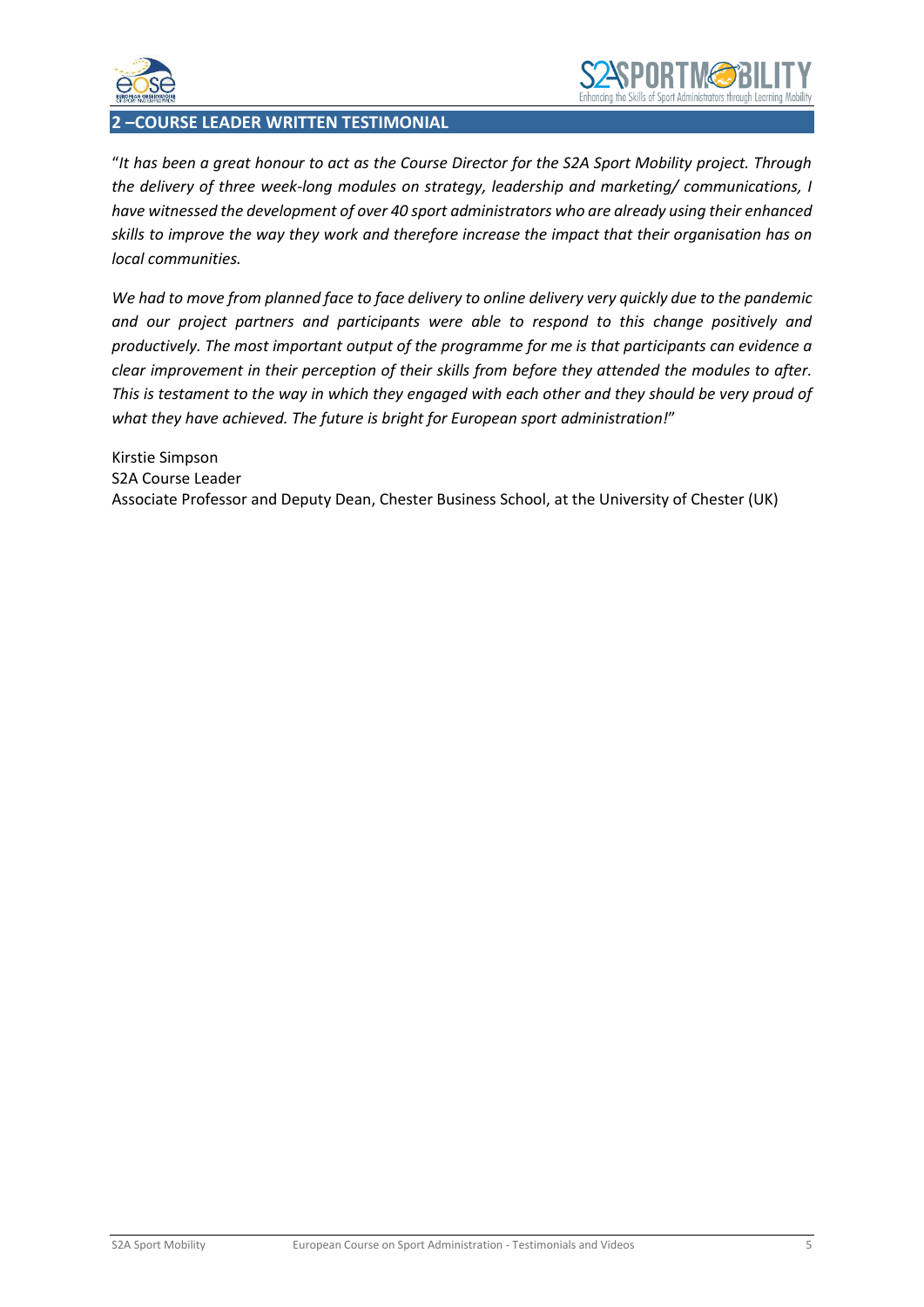

#### **3 – PARTICIPANT VIDEO TESTIMONIALS**

Seven participants from the S2A European Course on Sport Administration agreed to record a video testimonial about their experience on the course.

Each of the seven participants were asked four questions and their answers recorded.

The questions were:

- Q1. Why did you decide to apply and join the S2A Course?
- Q2. How will the learning from the S2A Course help your personal development and future career in sport?
- Q3. What did you enjoy most about the S2A European Course on Sport Administration?
- Q4. What was the best thing about taking part in a course with participants from across Western Balkans and Europe?

The participants who provided the testimonials were:



Ali Burkett, UK (England) Leonie Tabar, Germany





Stefan Ivanović, Montenegro Hannah Powell, UK (Wales)





Jovana Nikic, **Chloe Jordan, Sopot Sula,** Montenegro UK (Wales) Albania



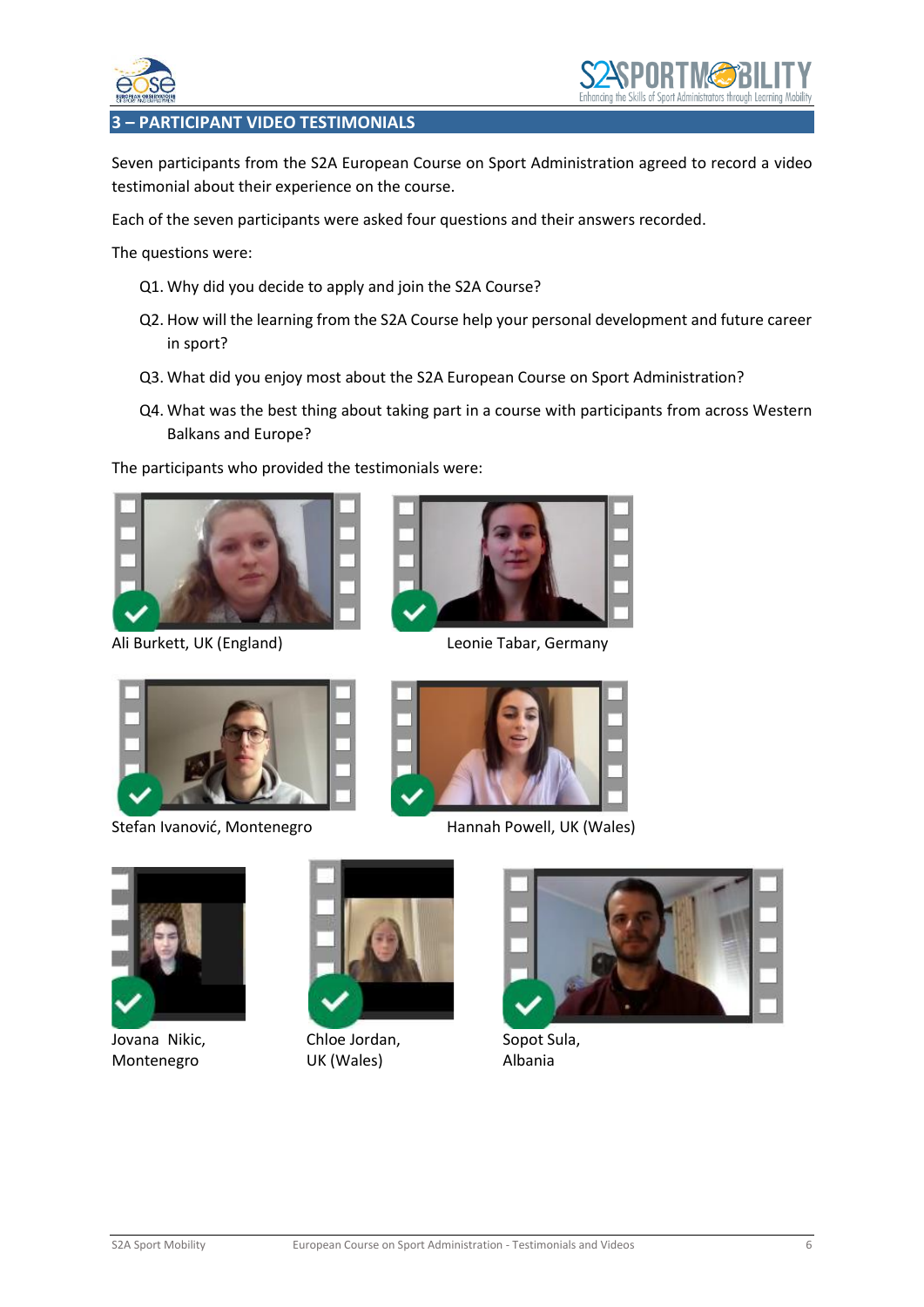



| > Question 1: Why did you decide to apply and join the S2A Course?                                                                      |               |                                                               |  |
|-----------------------------------------------------------------------------------------------------------------------------------------|---------------|---------------------------------------------------------------|--|
|                                                                                                                                         | Ali           | https://www.dropbox.com/s/8zmd37qqcbbqkw9/Ali%201.mp4?dl=0    |  |
|                                                                                                                                         | Leonie        | https://www.dropbox.com/s/lezzgkyxasklkm5/Leonie%201.mp4?dl=0 |  |
|                                                                                                                                         | <b>Stefan</b> | https://www.dropbox.com/s/h3ooowbhmzs2x1r/Stefan%201.mp4?dl=0 |  |
|                                                                                                                                         | Hannah        | https://www.dropbox.com/s/amakz25bfs32y7m/Hannah%201.mp4?dl=0 |  |
|                                                                                                                                         | Jovana        | https://www.dropbox.com/s/0qo8ixf7wiven8b/Jovana%201.mp4?dl=0 |  |
|                                                                                                                                         | Chloe         | https://www.dropbox.com/s/yygx5xftbfgp0od/Chloe%201.mp4?dl=0  |  |
|                                                                                                                                         | Sopot         | https://www.dropbox.com/s/s04xdjqpbvdgoer/Sopot%201.mp4?dl=0  |  |
|                                                                                                                                         |               |                                                               |  |
| > Question 2: How will the learning help your personal development and future career in sport?                                          |               |                                                               |  |
|                                                                                                                                         | Ali           | https://www.dropbox.com/s/xtnizuhqhayehpi/Ali%202.mp4?dl=0    |  |
|                                                                                                                                         | Leonie        | https://www.dropbox.com/s/isnsqxf4oz527f9/Leonie%202.mp4?dl=0 |  |
|                                                                                                                                         | <b>Stefan</b> | https://www.dropbox.com/s/b2ym2iucp6evofl/Stefan%202.mp4?dl=0 |  |
|                                                                                                                                         | Hannah        | https://www.dropbox.com/s/yw5no0yfkkqfzqp/Hannah%202.mp4?dl=0 |  |
|                                                                                                                                         | Jovana        | https://www.dropbox.com/s/ubqa525vvfjhg2j/Jovana%202.mp4?dl=0 |  |
|                                                                                                                                         | Chloe         | https://www.dropbox.com/s/dzr3daleb4uiafp/Chloe%202.mp4?dl=0  |  |
|                                                                                                                                         | Sopot         | https://www.dropbox.com/s/4h6tn2z8vmpman0/Sopot%202.mp4?dl=0  |  |
|                                                                                                                                         |               |                                                               |  |
| > Question 3: What did you enjoy most about the S2A European Course on Sport Administration?                                            |               |                                                               |  |
|                                                                                                                                         | Ali           | https://www.dropbox.com/s/9iag56re93v91s5/Ali%203.mp4?dl=0    |  |
|                                                                                                                                         | Leonie        | https://www.dropbox.com/s/j0d0zsro3f23egq/Leonie%203.mp4?dl=0 |  |
|                                                                                                                                         | <b>Stefan</b> | https://www.dropbox.com/s/uak26hdxl3usfhd/Stefan%203.mp4?dl=0 |  |
|                                                                                                                                         | Hannah        | https://www.dropbox.com/s/kx9e2t0yuytrtam/Hannah%203.mp4?dl=0 |  |
|                                                                                                                                         | Jovana        | https://www.dropbox.com/s/xz83zju6yerjcwt/Jovana%203.mp4?dl=0 |  |
|                                                                                                                                         | Chloe         | https://www.dropbox.com/s/dzr3daleb4uiafp/Chloe%202.mp4?dl=0  |  |
|                                                                                                                                         | Sopot         | https://www.dropbox.com/s/evegntnm5radku9/Sopot%203.mp4?dl=0  |  |
|                                                                                                                                         |               |                                                               |  |
| > Question 4: What was the best thing about taking part in a course with participants from across<br><b>Western Balkans and Europe?</b> |               |                                                               |  |
|                                                                                                                                         | Ali           | https://www.dropbox.com/s/g1rlgfadptfna79/Ali%204.mp4?dl=0    |  |
|                                                                                                                                         | Leonie        | https://www.dropbox.com/s/6kvm43nwanigic4/Leonie%204.mp4?dl=0 |  |
|                                                                                                                                         | <b>Stefan</b> | https://www.dropbox.com/s/529i12bybpia65a/Stefan%204.mp4?dl=0 |  |
|                                                                                                                                         | Hannah        | https://www.dropbox.com/s/kx9e2t0yuytrtam/Hannah%203.mp4?dl=0 |  |
|                                                                                                                                         | Jovana        | https://www.dropbox.com/s/akegz0gt62xpszq/Jovana%204.mp4?dl=0 |  |
|                                                                                                                                         | Chloe         | https://www.dropbox.com/s/107kmmhggiugglx/Chloe%204.mp4?dl=0  |  |
|                                                                                                                                         | Sopot         | https://www.dropbox.com/s/eqb538z4zndzu5m/Sopot%204.mp4?dl=0  |  |
|                                                                                                                                         |               |                                                               |  |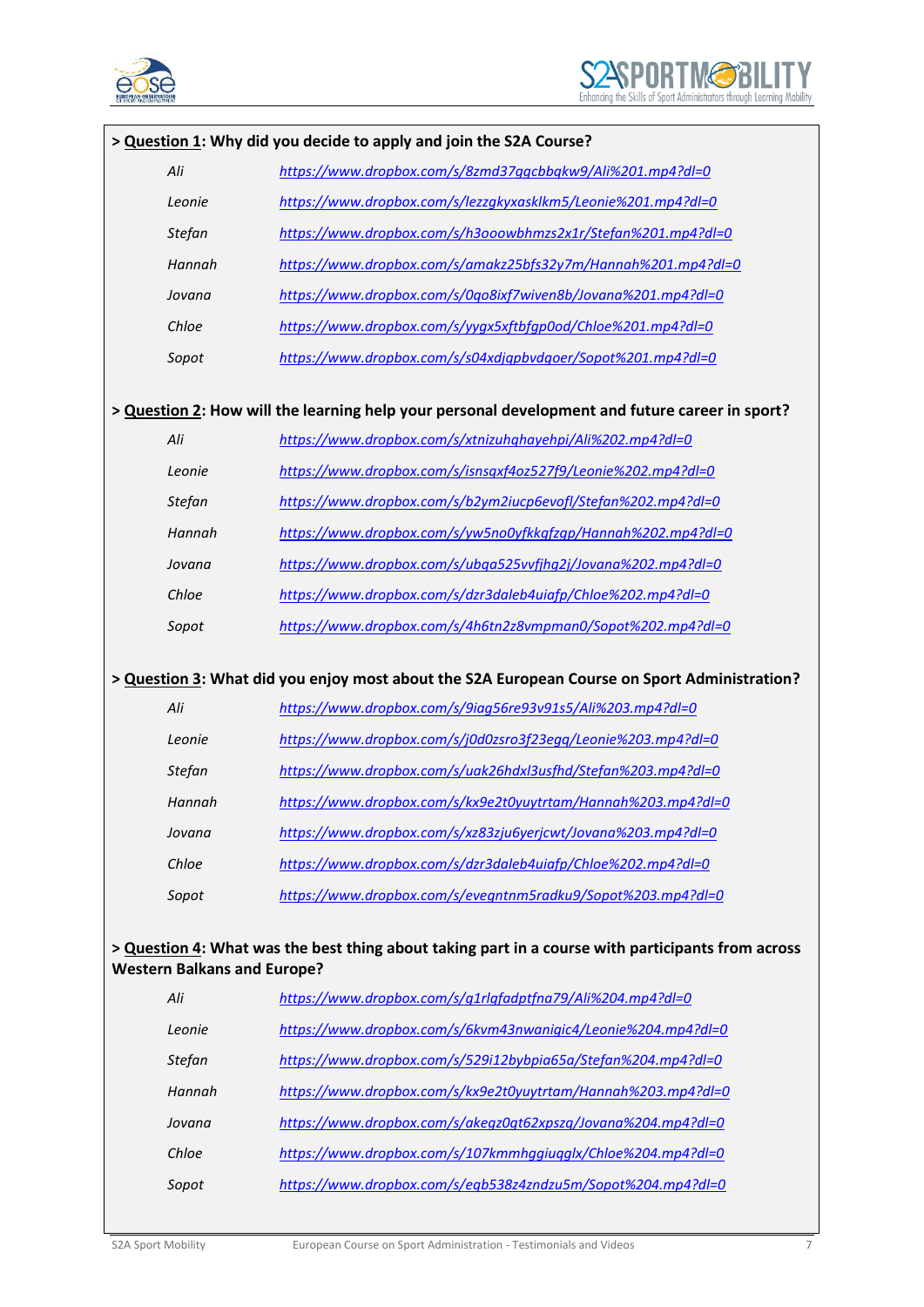



#### **4 – COURSE LEADER VIDEO TESTIMONIAL**

Kirstie Simpson, Associate Professor and Deputy Dean, Chester Business School, at the University of Chester (UK) and S2A Course Leader also provided a video testimonial about her experience of developing and delivering the learning experience and commented on the clear improvement in the sport administration skills of participants during the course.



**>> Link to video testimonial of Kirstie Simpson, S2A Course Leader:**   *><https://www.dropbox.com/s/jivqwomnyeb4ui4/Kirstie.mp4?dl=0>*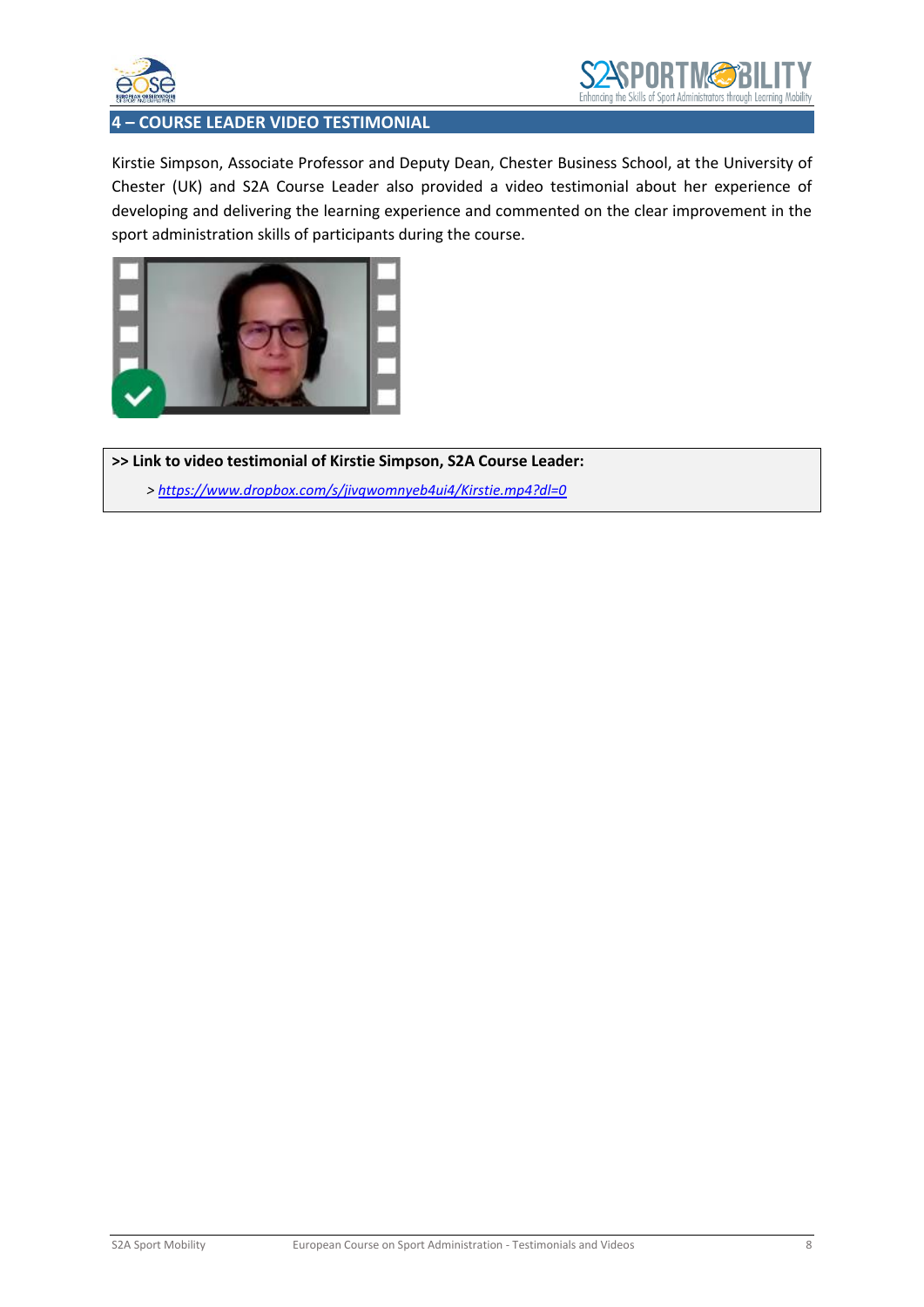

#### **5 – PARTNER AND SENDING ORGANISATION VIDEO TESTIMONIAL**

Kliton Muca from the National Olympic Committee of Albania provided three testimonial videos about the experience of his organisation on the S2A Sport Mobility project.

In the first video clip Kliton discusses the benefits to his organisation of being a partner in the project and focusses on the issue of increased capacity building for sport organisations in Albania.

In the second video clip Kliton discusses the benefits of the learning mobility experience of the S2A Course for both participants and sport organisations in Albania.

In the third video clip Kliton looks ahead to future collaborative work between the S2A partners for the development of sport in Albania, the Western Balkans and EU.



**>> Links to the video testimonials of Kliton Muca, NOC of Albania:** 

- *><https://www.dropbox.com/s/8g13z1e9y4aac3q/Kliton%201.mp4?dl=0>*
- *><https://www.dropbox.com/s/lt7t2u2tvtqzeby/Kliton%202.mp4?dl=0>*
- *><https://www.dropbox.com/s/0zd8awg4sgw964t/Kliton%203.mp4?dl=0>*